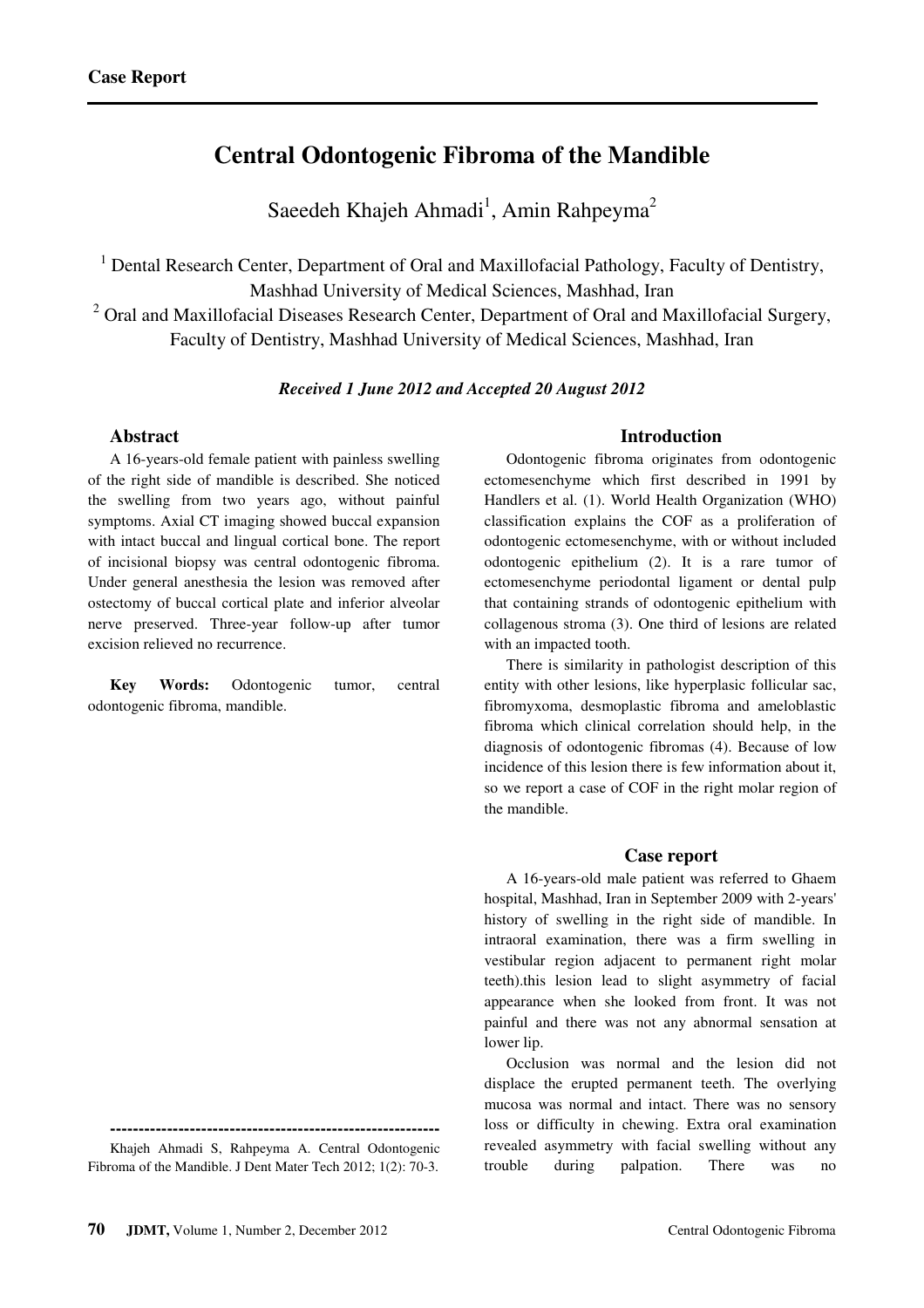lymphadenopathy in submandibular or submental region.

Panoramic radiograph showed multilocular radiolucency extending from right first permanent molar to mandibular angle area which was  $3 \times 2$  cm in size. There was slight root resorption of first and second molar in apical third, involved teeth were not displaced by the lesion. Axial computed tomography (CT) scan demonstrated a mass of the mandible, which expanded buccal cortical plate but bone cortex were not perforated by the lesion (Fig. 1).Vitality tests were positive and there was no pain when these teeth were tabbed with end of metallic mirror. The patient therefore underwent an aspiration biopsy that was negative. Aspiration needle cannot penetrate the bone overlying the lesion. Finally incisional biopsy was done under local anesthesia, and then samples were sent for histopathological examination in 10% formalin solution (Fig. 2). The gross specimen was consisted of two pieces tissue which was  $0.5 \times 0.5 \times 0.7$  cm in size, white

in color, and firm consistency. There was not any difficulty in control of bleeding from remaining pathologic lesion and there was no need to local haemostatic agent.

Histopathologic examination revealed proliferation of stellate fibroblasts, often arranged in a whorled pattern with collagen fibrills; also myxoid change areas were clear. The histopathological diagnosis was simple type of central odotogenic fibroma (Fig. 3). The lesion was treated by enucleation. Under general anesthesia buccal cortical plate was removed by bur and inferior alveolar nerve preserved. The inferior dental canal was displaced by the lesion and after enucleation of the lesion inferior alveolar artery and nerve was not exposed. The lesion was enucleated one piece and sent for pathological examination. The lesion separated from surrounding bone easily. The specimen was evaluated and histopathology was confirmed with the incisional biopsy report. Follow-up after 3- years' showed no recurrence and lip sensation was normal.



**Figure 1.** Axial CT scan demonstrated a mass of the mandible, which expanded buccal cortical plate but bone cortex were not perforated by the lesion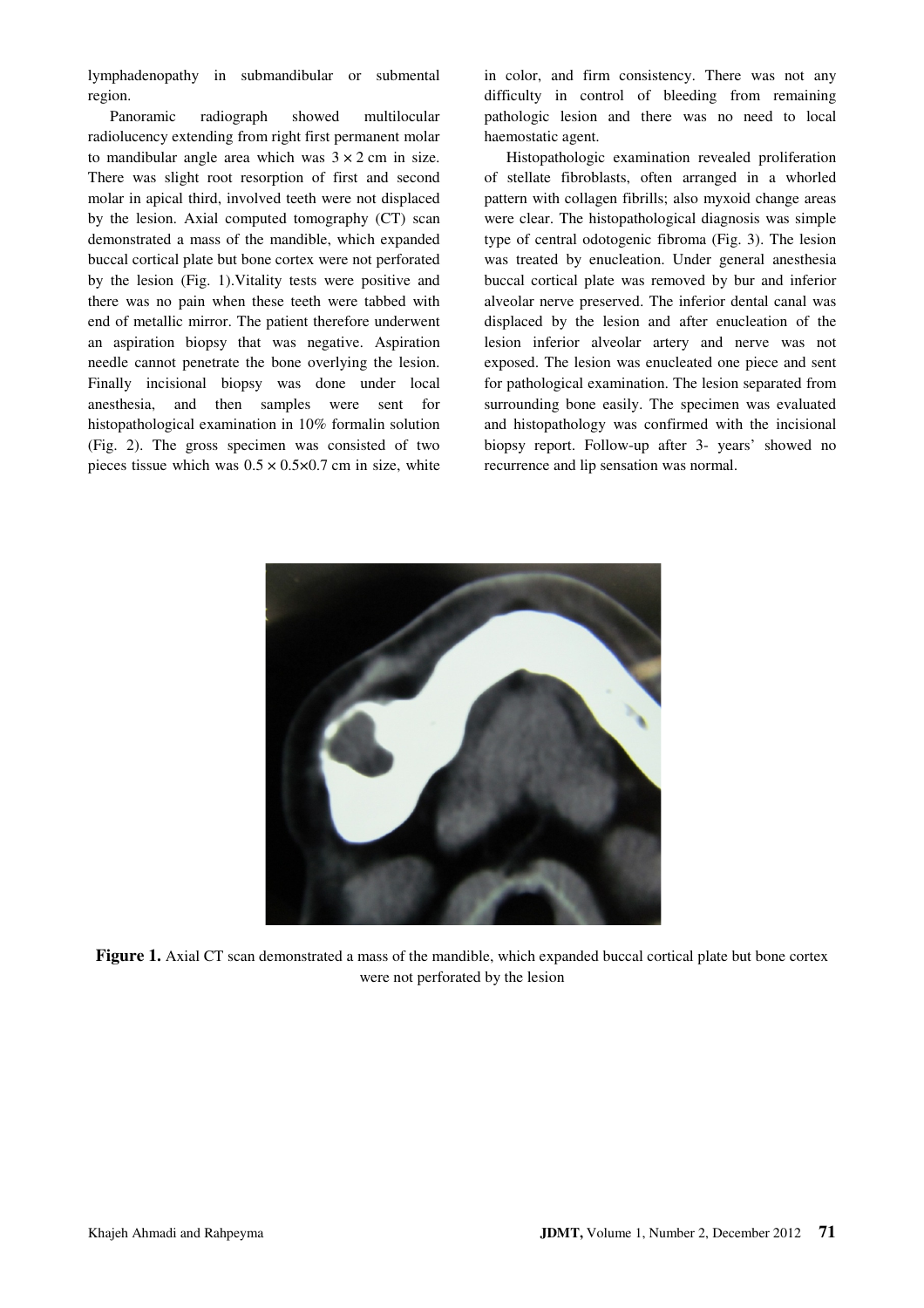

**Figure 2.** Enucleation of the lesion through retromolar incision and buccal bone removal.



**Figure 3.** Benign proliferation of spindle fibroblastic cells within a collagenous background in a whorling arrangement (H  $&$  E staining, Original 400 $\times$  magnification)

### **Discussion**

COF originates from ectomesenchymal odontogenic tissues such as dental follicle and the periodontal ligament. COF constitute approximately 1.5% of odontogenic tumor. The tumor is more common in females than in males. COF are dictated during the two decade of life. Generally, COF resembles as a painless swelling with a slow growth similar to our case (5-8).

Radiographically, COFs are commonly unilocular radiolucent lesions which have well-defined borders similar to odontogenic cysts, CGCG, traumatic bone cyst, as well as ameloblastoma (9). If radiographic findings showed a multilocular radiolucent lesion involving condylar process with ill-defined borders, the differential diagnosis consist of benign lesions such as ameloblastic fibroma, odontogenic myxoma and aggressive lesions such as desmoplastic fibroma, juvenile aggressive fibromatosis or fibrosarcoma  $(1,7,10,11).$ 

The majority cases of COFs that reported were small in size and associated with teeth but COFs were bigger in size may be mistaken with dentigerous cyst (8).

 In histopathologic features, two patterns for COF have been shown: simple type and WHO type. The simple type of COF composed of stellate fibroblasts that arranged in whorled pattern. Odontogenic epithelium rests may be present. The desmoplastic fibroma, which is a more aggressive lesion, should be differentiated from a central odontogenic fibroma. The desmoplastic fibroma doses not have an epithelial component. The odontogenic fibromd (World Health Organization [WHO] type) has a complex pattern that consists of collagen fiber with narrow cored of odontigenic epithelium (12, 13). In some cases, cementum–like material or dentinoid have been shown. The central odontogenic fibroma generally treated by enucleation and curettage. A few recurrences have been reported but the prognosis is excellent.